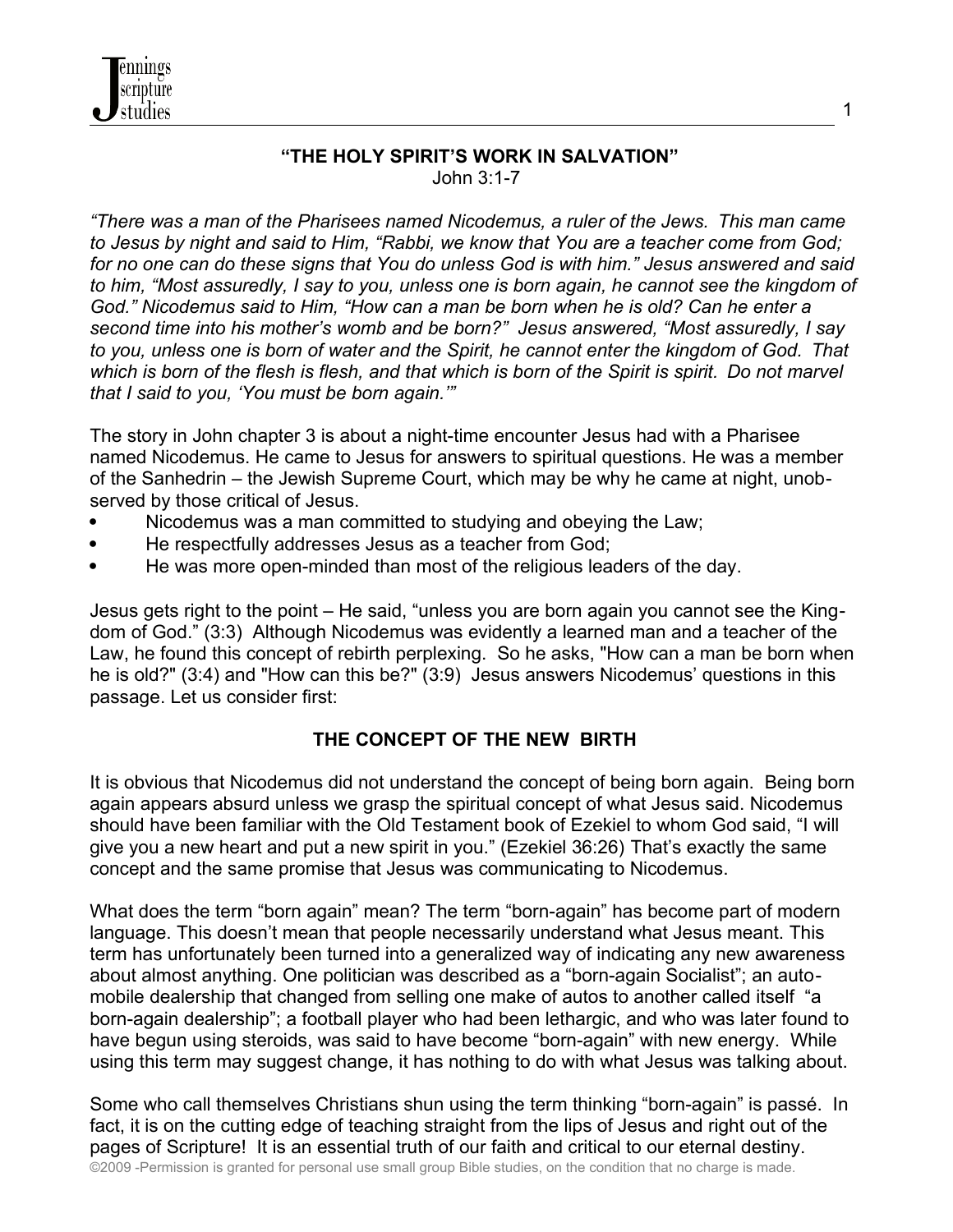What does being "born-again" mean? It means the spiritual change brought about in a person's life, by which we become possessors of God's nature and life. In order to make sense of this concept, we first need to recognize that we are born spiritually dead. We're told in Ephesians 2 - "You were dead in trespasses and sins" (v. 1).

In this context, being born-again means having a New Birth which produces a New Life Godward. "Therefore, if anyone is in Christ, he is a new creation; old things have passed away; behold, all things have become new." (2 Corinthians 5:17) The New Birth is a spiritual birth, a transformation, an internal revolution, a resurrection, regeneration!

This is the truth that Jesus communicated to Nicodemus resulting in his asking, "How?" How Can such a thing happen? In His answer, Jesus told Nicodemus about the Agent of the New Birth.

## **THE AGENT OF THE NEW BIRTH**

Nicodemus' "How?" led to Jesus' revelation: "Jesus answered, "Most assuredly, I say to you, unless one is born of water and the Spirit, he cannot enter the kingdom of God. That which is born of the flesh is flesh, and that which is born of the Spirit is spirit. Do not marvel that I said to you, 'You must be born again.' The wind blows where it wishes, and you hear the sound of it, but cannot tell where it comes from and where it goes. So is everyone who is born of the Spirit." (John 3:5-8) The Holy Spirit is the Agent of the new birth. In his letter to Titus, Paul echoes the same truth: "Not by works of righteousness which we have done, but according to His mercy He saved us, through the washing of regeneration and renewing of the Holy Spirit." (Titus 3:4-6)

All persons have a first birth, of course, but Jesus was talking about a second birth. The first, as Jesus said to Nicodemus, is "of the flesh" – that is a physical birth, the agents of which were our father and mother. The second birth is "of the Spirit" - that is a spiritual birth, the agent of which is the Holy Spirit.

### **THE INSTRUMENT OF THE NEW BIRTH**

Jesus continues His explanation to Nicodemus with these words: "I tell you the truth; no one can enter the kingdom of God unless he is born of water and the Spirit." (John 3:5) It is held by some that the "water" refers to physical birth, the fluid released at birth when a mother's "water breaks", and the "Spirit" to a second, spiritual birth. I do not believe that is the proper interpretation. It is both logical and rational that no one could experience a second birth unless he has had a first birth. For Jesus to say to Nicodemus, "You have to become a human being before you can become a spiritual being" would have been an insult to the intelligence of the learned Nicodemus.

To be "born of water" I believe, refers to the Word of God which is called "water." In Eph 5 we are told that "Christ also loved the church and gave Himself for her, that He might sanctify and cleanse her with the washing of water by the word." (vs.25-26) Also, the Apostle Peter wrote: "being born again, not of corruptible seed but of in-corruptible, through the word of God which lives and abides forever." (I Peter 1:23)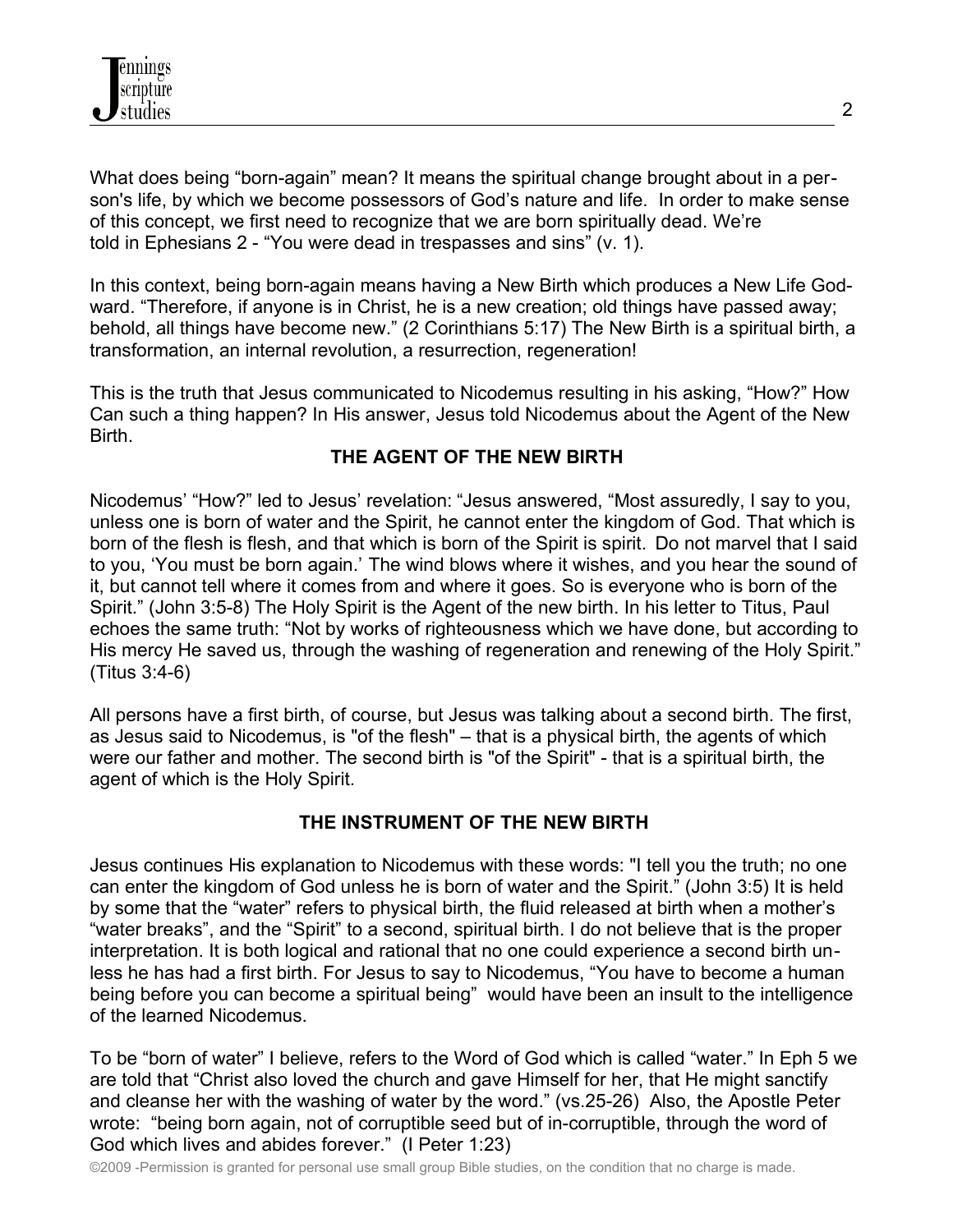The Instrument of the New Birth is the Word of God. The Holy Spirit uses the truth of God's Word to bring about the New Birth. The Holy Spirit wrote the Scriptures and uses the Bible to bring us to a knowledge of the truth.

# **THE EDICT ABOUT THE NEW BIRTH**

Jesus straightforward edict to Nicodemus was, "You must be born again." (John 3:7) Note our Lord's imperative emphasis: "You *must* be born again." "Must" is a strong word. Jesus is saying that there is no other way to heaven but that of rebirth.

There are many "must" statements in the New Testament such as:

Mark 8:31 – "The Son of Man *must* suffer many things, and be rejected by the elders and chief priests and scribes, and be killed, and after three days rise again."

Luke 22:37 – "I say to you that this which is written *must* still be accomplished in Me."

Luke 24:7 – "The Son of Man *must* be delivered into the hands of sinful men, and be crucified, and the third day rise again."

Acts 4:12 – "Nor is there salvation in any other, for there is no other name under heaven given among men by which we *must* be saved."

These Imperial Imperatives are of equal importance relative to our soul's salvation. Why would anyone, especially propagators of truth, choose to avoid using any one of these "must" statements? Some do not use certain Bible terms lest they "offend" sinners. Jesus had no such sensitivities that precluded Him from saying to a sophisticated Pharisee, "You must be born again."

### **CONCLUSION**

We have heard it said that "Life begins at 40." In other words, life begins to make sense when you are mature and healthy enough to make the most of it. But in the realm of the spiritual, life begins when we turn to Christ and receive His forgiveness at any age! This act of faith results in a:

- A New Birth,
- A New start,
- A New Life,
- A New purpose,
- New priorities,
- New values.
- A New family God's family!
- A New direction.
- A New destination heaven!

"If anyone is in Christ, h*e is* a new creation; old things have passed away; behold, all things have become new." (II Corinthians 5:170